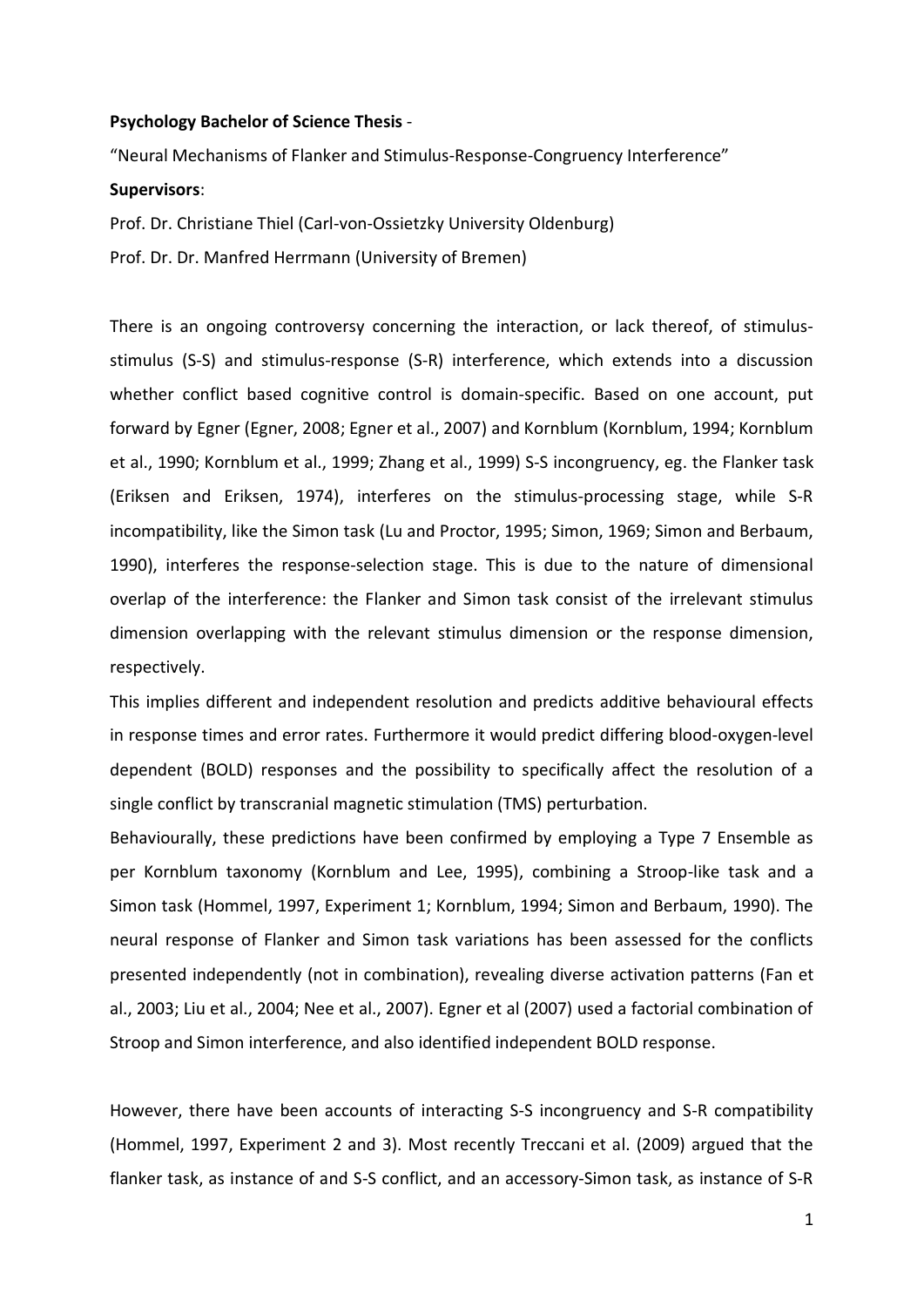conflict, subadditively interact on the response selection stage, if combined in a factorial design.

Additionally, studies employing TMS suggested the Flanker task interfering on the response selection stage (Soto et al., 2009; Taylor et al., 2007; Verleger et al., 2009).

A factor complicating the issue, is that it has been shown that even conceptually similar derivations of the same task (e.g. motion and location-based Simon tasks) result in diverse neural responses (Galashan et al., 2008; Wittfoth et al., 2006). This leads us to conclude that comparisons of independent studies employing different, single implementations of specific tasks are limited in giving insight in similarity among neural responses of tasks of similar or different nature.

Thus, we attempt to address this problem by establishing a fully factorial paradigm, as suggested be Egner (Egner, 2008), combining a Flanker (Type 4 Ensemble) and an accessory-Simon task (Type 3 Ensemble), which forms a Type 7 Ensemble (Kornblum and Lee, 1995) in combination. Using event-related functional magnetic resonance imaging (fMRI) areas of the brain associated with a conflict's resolution are localized and those areas will be pertubated via TMS to investigate if the conflict resolution can be specifically manipulated, without influencing the resolution of the other conflict. Both experiments will be conducted with the same participants.

Additionally, the TMS will scrutinize the assumption, that an additive behavioural effect (no interaction) is indicative of processing on different, independent stages (Egner, 2008; Sternberg, 1969). Non-interacting behavioural data, but a three-way interaction of the interference factors with the TMS treatment, would reveal an interactive process, that merely appears additive on the behavioural level.

Based on the existing literature we expect increased neural activation in the right dorsolateral prefrontal cortex (dlPFC) and the anterior cingulate cortex (ACC) for the Flanker task (Botvinick et al., 1999; Casey et al., 2000) and the posterior parietal cortex (PPC) (Nee et al., 2007) and Pre-SMA (Liu et al., 2004; Wittfoth et al., 2006) for the Simon-like task. Additionally, Friedmann-Hill et al. (2003) have suggested a more general role of filtering distractions for the PPC which would also be relevant to the Flanker task.

The dlPFC/BA 9 also will be of special interest in resolving the high conflict trials (Botvinick et al., 2001; Egner, 2008; Fan et al., 2003; Nee et al., 2007; Wittfoth et al., 2009).

2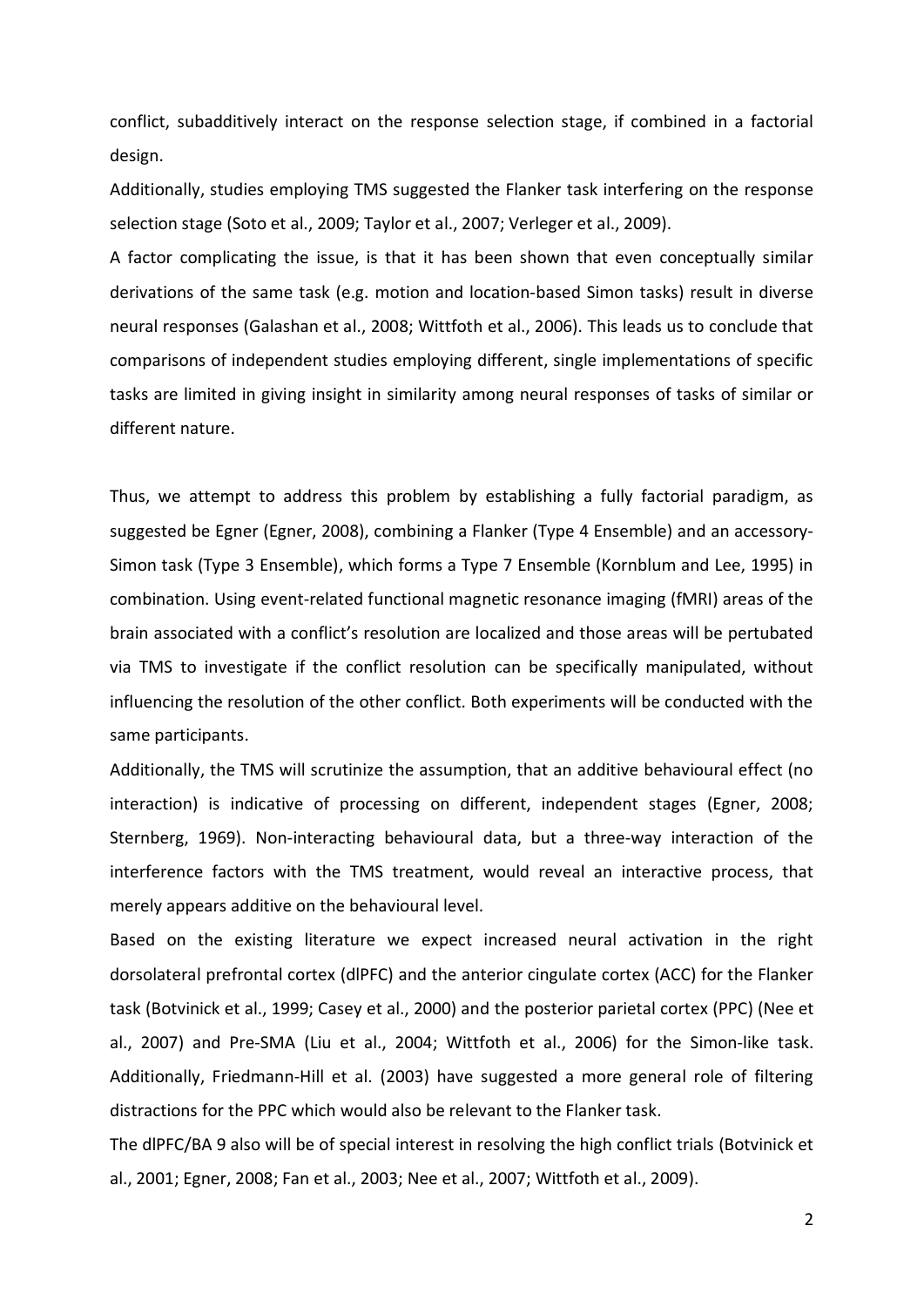Also TMS has been shown to influence the Flanker task (not in combination) if applied to the primary motor cortex (Soto et al., 2009; Verleger et al., 2009) and the dorsomedial prefrontal cortex (Taylor et al., 2007).

If a conflict can be independently observed and specifically manipulated, this would firmly support the theory of parallel, domain-specific resolution of conflict.

## **References**

- Botvinick, M., Nystrom, L. E., Fissell, K., Carter, C. S., and Cohen, J. D. (1999). Conflict monitoring versus selection-for-action in anterior cingulate cortex. Nature *402*, 179-181.
- Botvinick, M. M., Braver, T. S., Barch, D. M., Carter, C. S., and Cohen, J. D. (2001). Conflict monitoring and cognitive control. Psychological Review *108*, 624-652.
- Casey, B. J., Thomas, K. M., Welsh, T. F., Badgaiyan, R. D., Eccard, C. H., Jennings, J. R., and Crone, E. A. (2000). Dissociation of response conflict, attentional selection, and expectancy with functional magnetic resonance imaging. Proc Natl Acad Sci U S A *97*, 8728-8733.
- Egner, T. (2008). Multiple conflict-driven control mechanisms in the human brain. Trends in Cognitive Sciences *12*, 374-380.
- Egner, T., Delano, M., and Hirsch, J. (2007). Separate conflict-specific cognitive control mechanisms in the human brain. Neuroimage *35*, 940-948.
- Eriksen, B. A., and Eriksen, C. W. (1974). Effects of Noise Letters Upon Identification of a Target Letter in a Nonsearch Task. Perception & Psychophysics *16*, 143-149.
- Fan, J., Flombaum, J. I., McCandliss, B. D., Thomas, K. M., and Posner, M. I. (2003). Cognitive and brain consequences of conflict. Neuroimage *18*, 42-57.
- Friedman-Hill, S. R., Robertson, L. C., Desimone, R., and Ungerleider, L. G. (2003). Posterior parietal cortex and the filtering of distractors. Proc Natl Acad Sci U S A *100*, 4263-4268.
- Galashan, D., Wittfoth, M., Fehr, T., and Herrmann, M. (2008). Two Simon tasks with different sources of conflict: An ERP study of motion- and location-based compatibility effects. Biological Psychology *78*, 246-252.
- Hommel, B. (1997). Interactions between stimulus-stimulus congruence and stimulus-response compatibility. Psychological Research-Psychologische Forschung *59*, 248-260.
- Kornblum, S. (1994). The Way Irrelevant Dimensions Are Processed Depends on What They Overlap with - the Case of Stroop-Like and Simon-Like Stimuli. Psychological Research-Psychologische Forschung *56*, 130-135.
- Kornblum, S., Hasbroucq, T., and Osman, A. (1990). Dimensional overlap: cognitive basis for stimulusresponse compatibility--a model and taxonomy. Psychol Rev *97*, 253-270.
- Kornblum, S., and Lee, J. W. (1995). Stimulus-Response Compatibility with Relevant and Irrelevant Stimulus Dimensions That Do and Do Not Overlap with the Response. Journal of Experimental Psychology-Human Perception and Performance *21*, 855-875.
- Kornblum, S., Stevens, G. T., Whipple, A., and Requin, J. (1999). The effects of irrelevant stimuli: 1. The time course of stimulus-stimulus and stimulus-response consistency effects with Stroop-